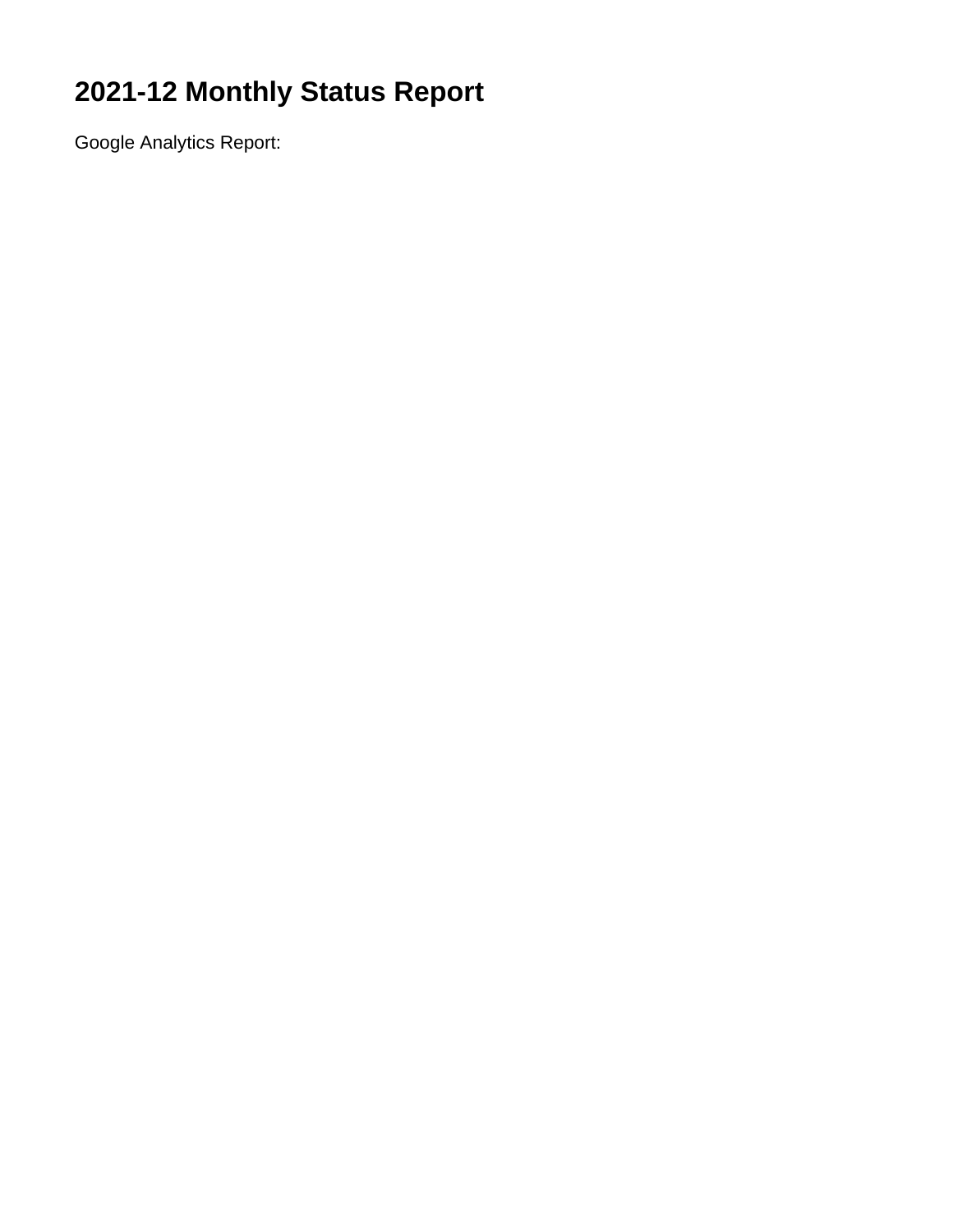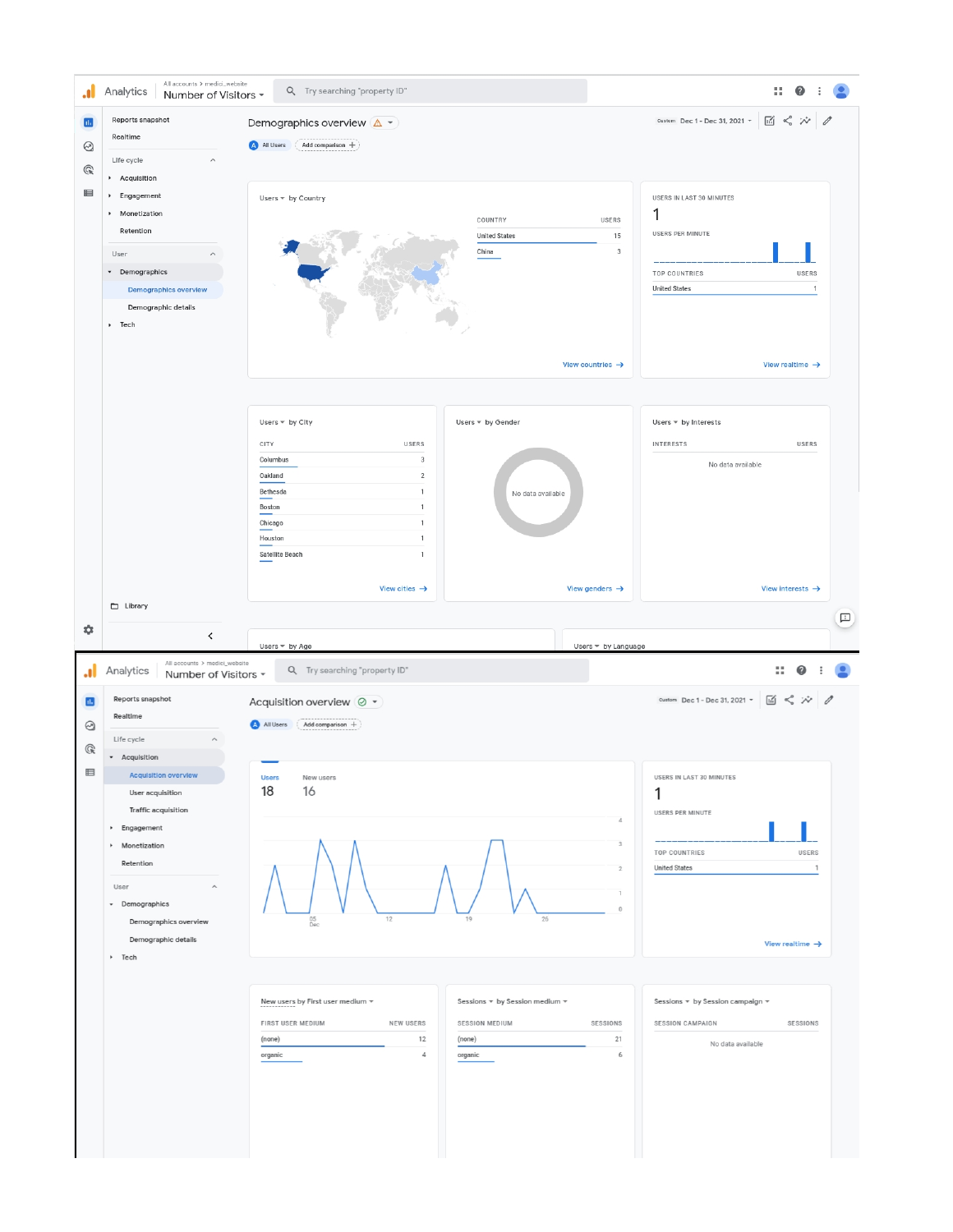|         | View user acquisition $\rightarrow$ | View traffic acquisition $\rightarrow$ | View Google Ads campaigns $\rightarrow$ |  |
|---------|-------------------------------------|----------------------------------------|-----------------------------------------|--|
| Library |                                     |                                        |                                         |  |
|         |                                     |                                        |                                         |  |

## **Activities completed this month**

The [BMMR2: Breast Multiparametric MRI for prediction of NAC Response](https://qin-challenge-acrin.centralus.cloudapp.azure.com/competitions/2) challenge is over and has 8 submissions. Closes submissions as Dr. Newitt doesn't want to share the data as of now.

| ×≣ | Download CSV   |                | Download all submissions on leaderboard |                      |                                      |          |          |                         |
|----|----------------|----------------|-----------------------------------------|----------------------|--------------------------------------|----------|----------|-------------------------|
|    | <b>Results</b> |                |                                         |                      |                                      |          |          |                         |
| #  | <b>User</b>    | <b>Entries</b> | Date of Last Entry                      | <b>Team Name</b>     | $\langle$ Rank $\rangle$ $\triangle$ | AUC A    | wCV ▲    | <b>Detailed Results</b> |
|    | tmearnest      | 10             | 12/13/21                                | SimBioSys            | 2.500                                | 0.893(1) | 0.000(4) | View                    |
| 2  | wmankowski     | 10             | 12/21/21                                | PennMed CBIG         | 3.000                                | 0.840(2) | 0.000(4) | View                    |
| з  | simona-rc      | 10             | 12/21/21                                | BigMed               | 3.500                                | 0.838(3) | 0.000(4) | View                    |
| 4  | OscarPV        | 4              | 11/24/21                                |                      | 3.500                                | 0.803(4) | 0.027(3) | View                    |
| 5  | vivixinzhi     | 6              | 11/13/21                                | Cai's Radiomics Team | 3.000                                | 0.746(5) | 0.665(1) | View                    |
| 6  | JHU_QIN        | 6              | 12/22/21                                |                      | 5.000                                | 0.733(6) | 0.000(4) | View                    |
| 7  | jcdicarlo      | 4              | 12/24/21                                | OMG UT               | 5.500                                | 0.700(7) | 0.000(4) | View                    |
| 8  | ran            | 10             | 12/21/21                                | <b>MRRL</b>          | 6.000                                | 0.659(8) | 0.000(4) | View                    |
| 9  | gin-organizer  | 12             | 08/10/21                                |                      | 5.500                                | 0.615(9) | 0.053(2) | View                    |
|    |                |                |                                         |                      |                                      |          |          |                         |

MIDRC work is picking up. We need an annotation tool to gather the ground truth and it will be apart of the MedICI challenge site when we launch.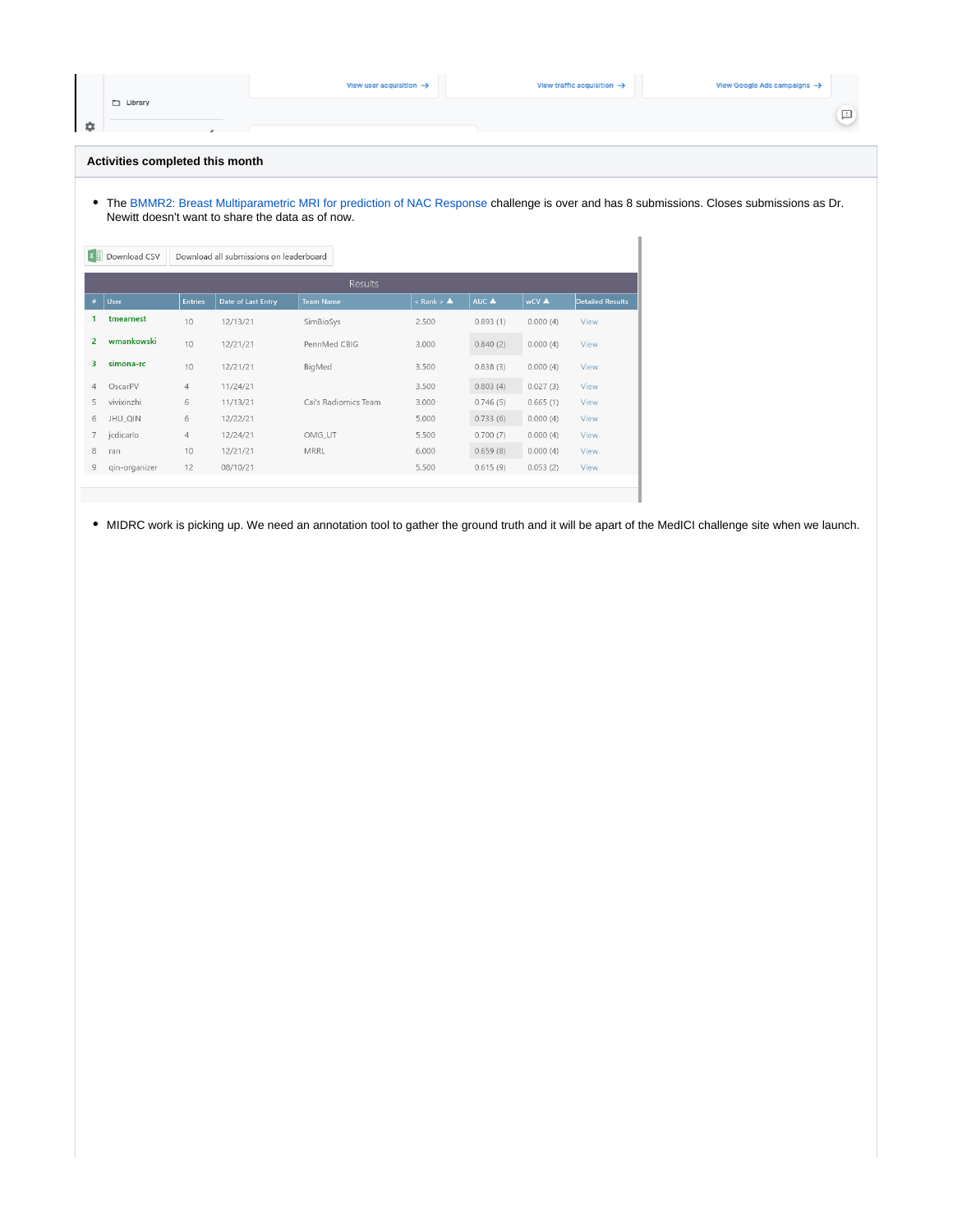- i. I've made may small changes including:
	- 1. keyboard shortcuts for selecting images with arrow keys:

|                   | <b>Tasks</b> 1 unfinished tasks            |
|-------------------|--------------------------------------------|
|                   | Current Task You are on comparison 1 of 10 |
|                   |                                            |
|                   |                                            |
| Current User: Sam |                                            |

# Label Frontal Image



2. Reject modal for discussing what's wrong with an image pair if there is an issue.

| ∩ | Not Frontal\Lateral Pair                 |  |
|---|------------------------------------------|--|
|   | $\circlearrowright$ Poor Image Quality   |  |
| 0 | <b>Poor Patient Positioning</b>          |  |
| ∩ | Other                                    |  |
|   | Enter additional comments<br>(optional): |  |
|   | default comment                          |  |
|   |                                          |  |
|   |                                          |  |
|   | Reject                                   |  |
|   |                                          |  |
|   |                                          |  |

3. Summary view of all choices before final submit:Relabel incorrect images